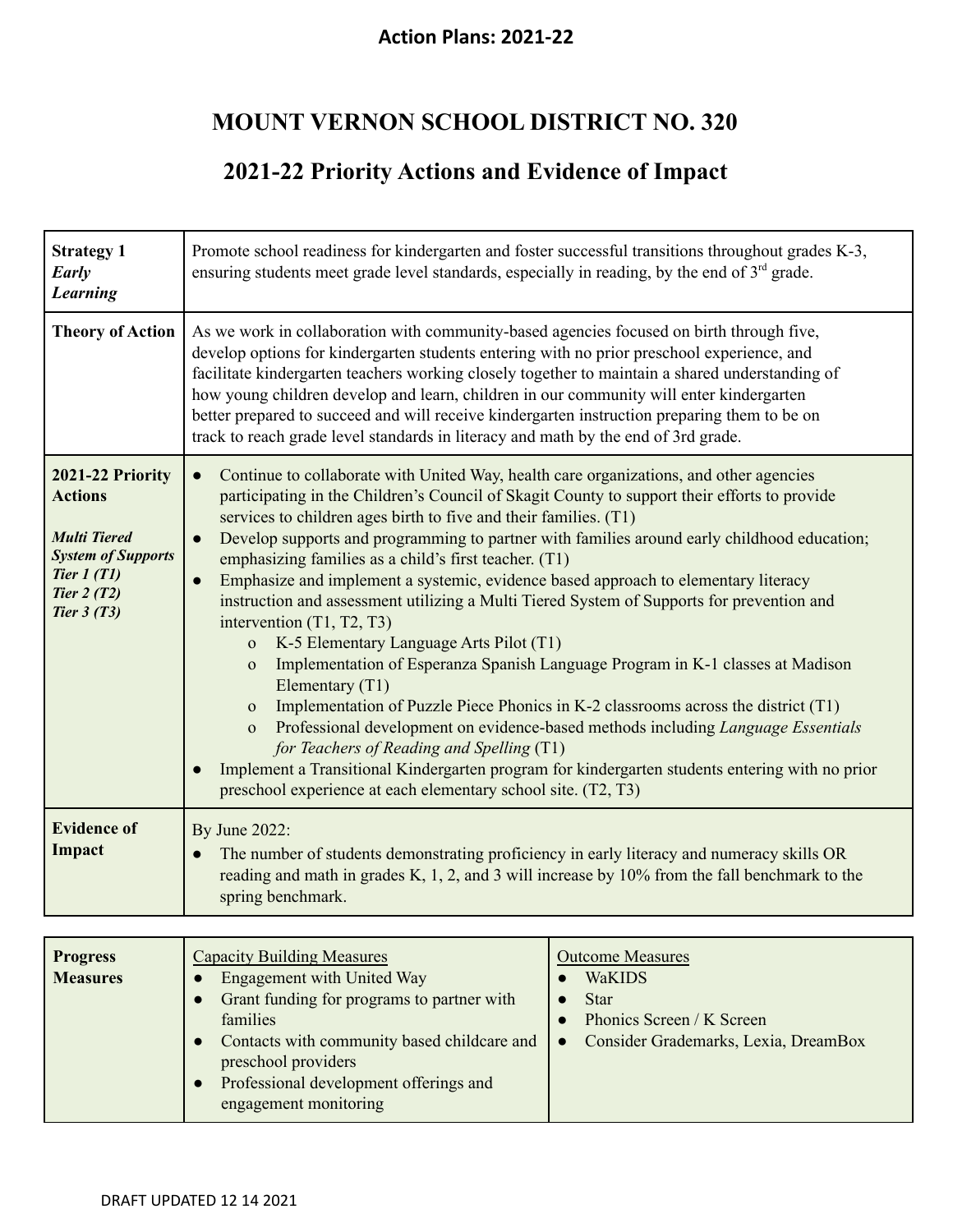| <b>Strategy 2</b><br>Powerful<br>Teaching &<br><b>Learning</b>                                                                         | Inspire every student to develop critical thinking and problem solving skills through high<br>expectations and instruction that is engaging, research-based, and relevant.                                                                                                                                                                                                                                                                                                                                                                                                                                                                                                                                                                                                                                                                                                                                                                                                                                                                                                                                                                                                                                                                                                                                                                                                                                                                                                                                                                                                                                                                                                                                                                                                                                                                                                                                                                |  |
|----------------------------------------------------------------------------------------------------------------------------------------|-------------------------------------------------------------------------------------------------------------------------------------------------------------------------------------------------------------------------------------------------------------------------------------------------------------------------------------------------------------------------------------------------------------------------------------------------------------------------------------------------------------------------------------------------------------------------------------------------------------------------------------------------------------------------------------------------------------------------------------------------------------------------------------------------------------------------------------------------------------------------------------------------------------------------------------------------------------------------------------------------------------------------------------------------------------------------------------------------------------------------------------------------------------------------------------------------------------------------------------------------------------------------------------------------------------------------------------------------------------------------------------------------------------------------------------------------------------------------------------------------------------------------------------------------------------------------------------------------------------------------------------------------------------------------------------------------------------------------------------------------------------------------------------------------------------------------------------------------------------------------------------------------------------------------------------------|--|
| <b>Theory of Action</b>                                                                                                                | When teachers collaborate to deliver high quality and engaging instruction using proven strategies and<br>quality instructional materials, make the content relevant to students' lives and interests, challenge<br>students to apply their learning in creative ways to solve real world problems, and identify and support<br>students needing additional help, then students achieve at higher levels.                                                                                                                                                                                                                                                                                                                                                                                                                                                                                                                                                                                                                                                                                                                                                                                                                                                                                                                                                                                                                                                                                                                                                                                                                                                                                                                                                                                                                                                                                                                                 |  |
| 2021-22 Priority<br><b>Actions</b><br><b>Multi Tiered</b><br><b>System of Supports</b><br>Tier $1(T1)$<br>Tier $2(T2)$<br>Tier $3(T3)$ | Support teachers to implement with fidelity research-based strategies that ensure access to<br>$\bullet$<br>grade level instruction for all students drawing on the Marzano Instructional Framework,<br>Universal Design for Learning (UDL), AVID and GLAD instructional models. (T1)<br>Develop awareness, understanding, and use of culturally responsive practices with all staff.<br>Provide professional development in the Learning for Justice standards to support alignment<br>with content area standards and identify opportunities to embed the standards in courses. (T1)<br>Refine and maintain a <i>curriculum renewal process</i> to identify high quality instructional<br>$\bullet$<br>materials relevant to students' ethnicities and cultures with support for learners with special<br>needs.<br>K-12 Language Arts & Literacy Intervention (T1, T2, T3)<br>$\mathbf{O}$<br>K-12 Social Studies (T1)<br>$\mathbf{O}$<br>K-8 Science $(T1)$<br>${\bf O}$<br>6-12 Math Detracking (T1)<br>$\mathbf{O}$<br>Refine and maintain a <i>tiered system development process</i> ensuring universal access to Tier 1<br>with equitable access to Tier 2 and Tier 3 academic and behavioral supports as determined by<br>teams.<br>Implement Schoolwide Positive Behavior Support in all schools K-12 to promote a<br>$\mathbf{O}$<br>positive, proactive atmosphere which increases social, emotional, and behavioral health<br>and academic engagement for students, and a school climate that supports caring,<br>safety and belonging among and between students and staff. (T1, T2, T3)<br>Development and support of school based teams with the knowledge and skills to<br>$\mathbf{O}$<br>utilize culturally responsive problem-solving protocols, data based decision making,<br>and an early warning system to take informed action in serving students who need<br>academic and/or behavioral intervention. (T2, T3) |  |
| <b>Evidence of</b><br>Impact                                                                                                           | By June 2022:<br>The number of students demonstrating proficiency in reading and math in grades 4-10 will<br>increase by 10% from the Fall benchmark to the Spring Star benchmark.<br>The number of students demonstrating proficiency on SBA, ELA, and Math in grades 3-10 will<br>$\bullet$<br>increase by 3% for all students, while the rate for underrepresented groups will increase by 5%.<br>The percentage of students transitioning out of the Transitional Bilingual Instructional Program<br>$\bullet$<br>will meet or exceed the state average based on the spring WIDA results.                                                                                                                                                                                                                                                                                                                                                                                                                                                                                                                                                                                                                                                                                                                                                                                                                                                                                                                                                                                                                                                                                                                                                                                                                                                                                                                                             |  |

| <b>Progress</b> | <b>Capacity Building Measures</b>        | <b>Outcome Measures</b>                  |
|-----------------|------------------------------------------|------------------------------------------|
| <b>Measures</b> | Progress reports from principals, equity | STAR, SBA, WIDA                          |
|                 | leads, coaches, and adoption committees  | <b>SRSS - IE</b>                         |
|                 | Professional development offerings and   | Tiered Fidelity Inventory for MTSS-B     |
|                 | engagement monitoring                    | <b>Foundations Implementation Rubric</b> |
|                 | Develop and disseminate a district       | Consider Grademarks, Lexia, Dreambox,    |
|                 | framework for MTSS to promote common     | Read 180                                 |
|                 | language, understanding, and purpose     |                                          |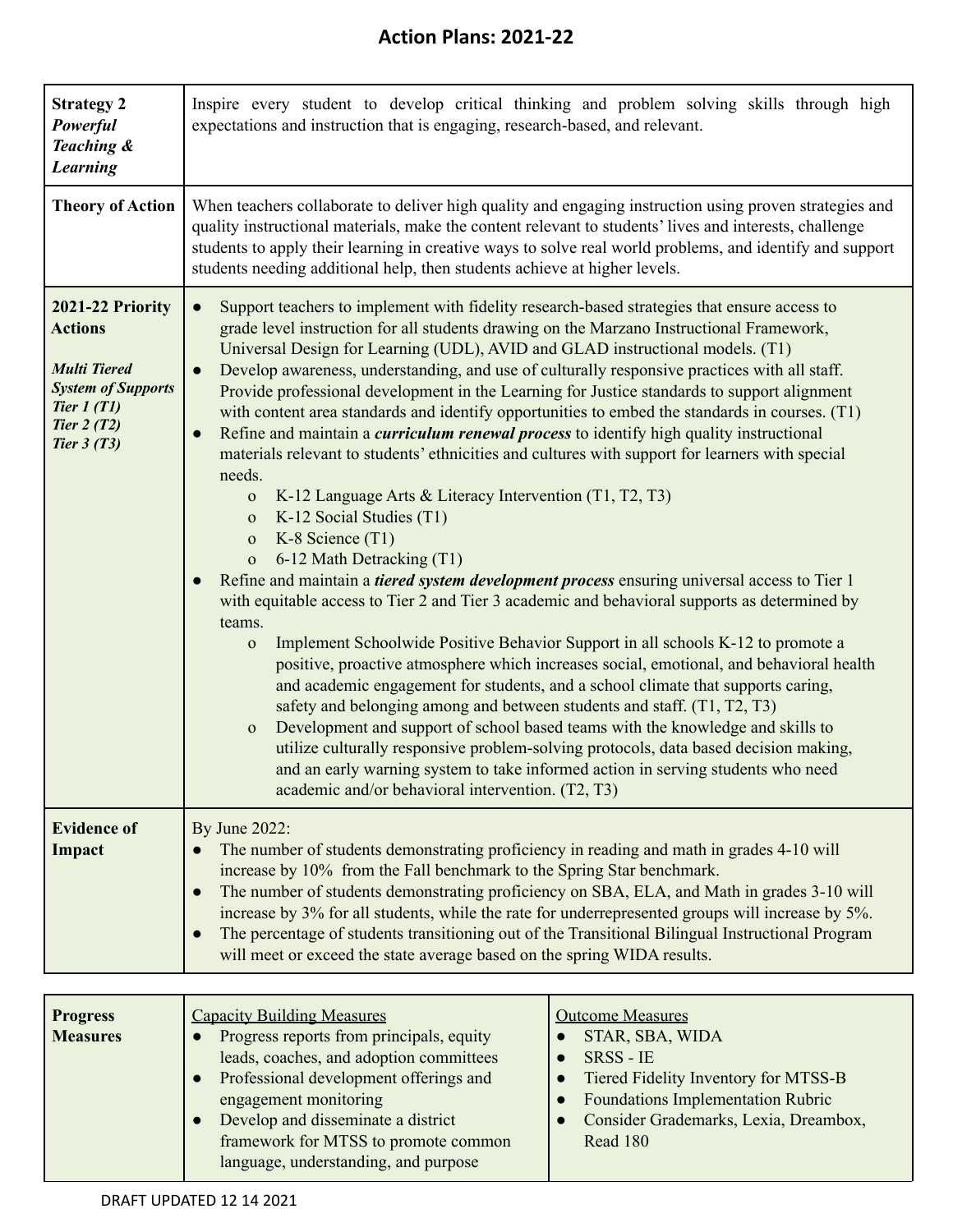| <b>Strategy 3</b><br><b>Family</b> and<br><b>Community</b><br><b>Engagement</b>                                                        | Embrace the strengths of the District's various communities and organizations. Work together with<br>families and other partners to provide powerful learning experiences that lead to success.                                                                                                                                                                                                                                                                                                                                                                                                                                                                                                                                                                                                                                                            |
|----------------------------------------------------------------------------------------------------------------------------------------|------------------------------------------------------------------------------------------------------------------------------------------------------------------------------------------------------------------------------------------------------------------------------------------------------------------------------------------------------------------------------------------------------------------------------------------------------------------------------------------------------------------------------------------------------------------------------------------------------------------------------------------------------------------------------------------------------------------------------------------------------------------------------------------------------------------------------------------------------------|
| <b>Theory of Action</b>                                                                                                                | Engaging families and other community partners in creative and effective ways to support our children<br>and youth strengthens student academic, career, and social-emotional learning.                                                                                                                                                                                                                                                                                                                                                                                                                                                                                                                                                                                                                                                                    |
| 2021-22 Priority<br><b>Actions</b><br><b>Multi Tiered</b><br><b>System of Supports</b><br>Tier $1(T1)$<br>Tier $2(T2)$<br>Tier $3(T3)$ | Involve families and other community members in the process of implementing the district<br>equity policy; explore implementing a student advisory group (T1)<br>Seek feedback from families on systems that work well for communication including<br>alternative or flexible formats for conferences. Provide deliberate support in the use of existing<br>communication tools (i.e. Skyward, Remind, Google Classroom, S&CS Surveys). (T1)<br>Evaluate opportunities for partnering with local community health providers to establish a<br>school-based clinic to improve student access to health care, including behavioral. (T1)<br>Enhance a district and community-wide culture of celebrating schools' accomplishments by<br>involving students, staff, and families in collecting and sharing stories within the district and<br>community. (T1) |
| <b>Evidence of</b><br>Impact                                                                                                           | By June 2022:<br>Evidence of the inclusion of student and family voices related to the implementation of the<br>equity policy/action plan. This may include sign-in documentation, feedback forms,<br>forum/panel participation, etc.                                                                                                                                                                                                                                                                                                                                                                                                                                                                                                                                                                                                                      |

| <b>Progress</b><br><b>Measures</b> | <b>Capacity Building Measures</b><br>Report to Board on investigation of<br>school-based health clinic<br>Increased frequency of positive stories<br>being shared across the district and<br>community<br>Report to the board on family outreach<br>activities related to support for remote<br>instruction | <b>Outcome Measures</b><br>Frequency of Skyward access by families<br>Participation in family-teacher<br>conferences<br>Implementation of equity policy |
|------------------------------------|-------------------------------------------------------------------------------------------------------------------------------------------------------------------------------------------------------------------------------------------------------------------------------------------------------------|---------------------------------------------------------------------------------------------------------------------------------------------------------|
|------------------------------------|-------------------------------------------------------------------------------------------------------------------------------------------------------------------------------------------------------------------------------------------------------------------------------------------------------------|---------------------------------------------------------------------------------------------------------------------------------------------------------|